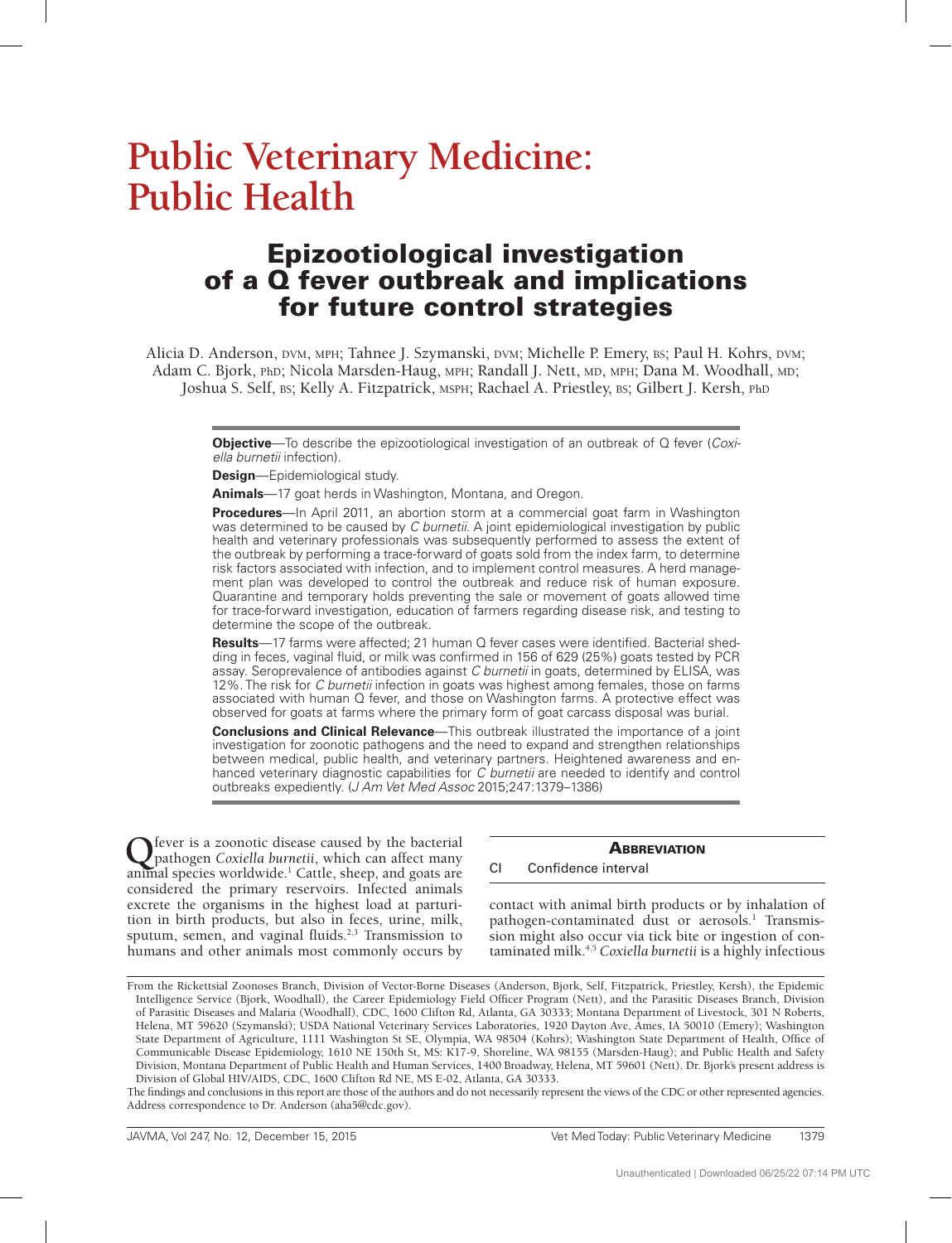pathogen with an estimated 50% infectious dose in humans of 1.18 bacteria.<sup>6</sup>

Most infections in animals caused by *C burnetii*  (termed coxiellosis) are subclinical. If clinical illness occurs in ruminants, it primarily involves reproductive disorders such as abortion, stillbirth, endometritis, mastitis, and infertility.<sup> $7$ </sup> Large outbreaks in people have been associated with abortion storms in infected animal herds. A Q fever outbreak associated with dairy goat farms in The Netherlands from 2007 through early 2010 resulted in over 4,000 reported cases of human infection.8 Illness occurs in approximately half of the individuals infected, and the most common manifestation of acute disease is a flu-like illness, with pneumonia and hepatitis occurring in more severe cases.<sup>1</sup> Unlike other animals, humans can also develop chronic Q fever that typically results in endocarditis or vascular infection in those with preexisting risk factors such as valvular or vascular defects.<sup>1</sup>

Diagnosis of Q fever in humans is most commonly made on the basis of antibody detection through serologic testing.9 In animals, serologic testing has not been shown to be a reliable method to determine whether infected animals are a potential source of transmission to humans or other animals. A positive antibody titer result in an infected animal does not correspond to shedding of organisms, and some seronegative animals may still actively shed bacteria.<sup>10-14</sup> Quantitative PCR assay of biological matter or fluids (eg, feces, milk, or vaginal fluid) is a rapid and highly sensitive method of diagnostic testing for *C burnetii* infection.15,16 It has the advantage of determining the number of animals in a herd currently shedding the organism and quantifying the bacterial load.

In April 2011, an abortion storm at a Boer goat farm used for commercial meat, show, and breeding stock in Washington (farm 1) was determined to be caused by *C burnetii* infection. Fourteen of 50 (28%) pregnant does in the herd had aborted during January through March of that year. In May 2011, a Washington resident who had purchased goats from farm 1 was diagnosed as having Q fever. Ultimately, 21 cases of the disease were identified in Montana (9 cases) and Washington (12 cases) among persons who had contact with goats purchased from farm 1. Detailed descriptions of the human cases and the related epidemiological investigation have been published elsewhere.17,18 The epizootiological investigation reported here details the laboratory results and traceforward investigation of the farm 1 (index) goat herd, specifies animal-testing strategies used, and describes recommended herd control measures to decrease disease transmission to both domestic animals and humans.

During the abortion storm at farm 1, the farm owners and veterinarian made multiple attempts to obtain a diagnosis, but the etiology remained unknown. On March 29, 2011, the placenta from a female goat that had given birth to 2 stillborn fetuses was submitted to a veterinary diagnostic laboratory. On April 22, 2011, *C burnetii* was detected by immunohistochemical analysis of the placental specimen. Testing for *C burnetii* was not initially performed by the laboratory, as it was not part of routine diagnostic testing of tissues in cases of small ruminant abortion. After only negative results

from tests for other potential etiologies and urging from the farm owner and their veterinarian to identify the cause of the outbreak, the laboratory included additional immunohistochemical testing for *C burnetii*.

This was the first abortion storm to occur on farm 1, although it had been in operation since 2003. The source of the infection for the farm was unknown, but multiple opportunities existed for farm 1 goats to be exposed to the pathogen through show and breeding activities conducted by the farm throughout Washington and in other states.

#### Materials and Methods

**Trace-forward activities**—Immediately after *C burnetii* was detected by immunohistochemical analysis of the placental specimen from farm 1 in April, a report was made to the Washington State Department of Agriculture, then via the Washington State Department of Health to the Grant County Health District. Consequently, the farm owners and public health officials began to notify recent goat purchasers that *C burnetii* infection had been detected in the farm 1 goat herd. These individuals were informed of the possibility that goats purchased from farm 1 might be infected. Farm 1 owners provided sales records to the outbreak investigation team that listed available contact information of persons who had purchased goats from their farm in the preceding year. Contact information was available only for persons who purchased live animals.

**Outbreak control measures**—A statewide health alert notice in Washington and county health alert notices for affected communities in Washington and other states identified during the investigation were released in order to raise physician awareness of Q fever. Following confirmation of the first identified human case of Q fever associated with this outbreak (in Washington during May 2011), the index farm and a second farm (farm 2) in Washington that had purchased goats from farm 1 and was also experiencing goat abortions were placed under quarantine by the state veterinarian. All other Washington farms identified through the investigation were placed under a temporary hold in which farmers were requested to voluntarily cease all movement of goats from the herd. Farms in other states identified as a potential risk to human health by the state veterinarian were also placed under a temporary hold.

A herd management plan<sup>a</sup> recommending best practices to prevent and control animal infection, and to encourage collaboration between public health and animal health officials, was developed and distributed to all affected farms during the outbreak investigation. The herd management plan was modeled on the Montana Department of Livestock official herd plan for brucellosis and revised for each farm as needed, in partnership with the office of the State Veterinarian. Key components of the plan included education, detailed animal record keeping, control and testing strategies, and notification requirements for public health and veterinary authorities.

**Animal testing for coxiellosis**—A goat herd was included for coxiellosis testing if the farm was identi-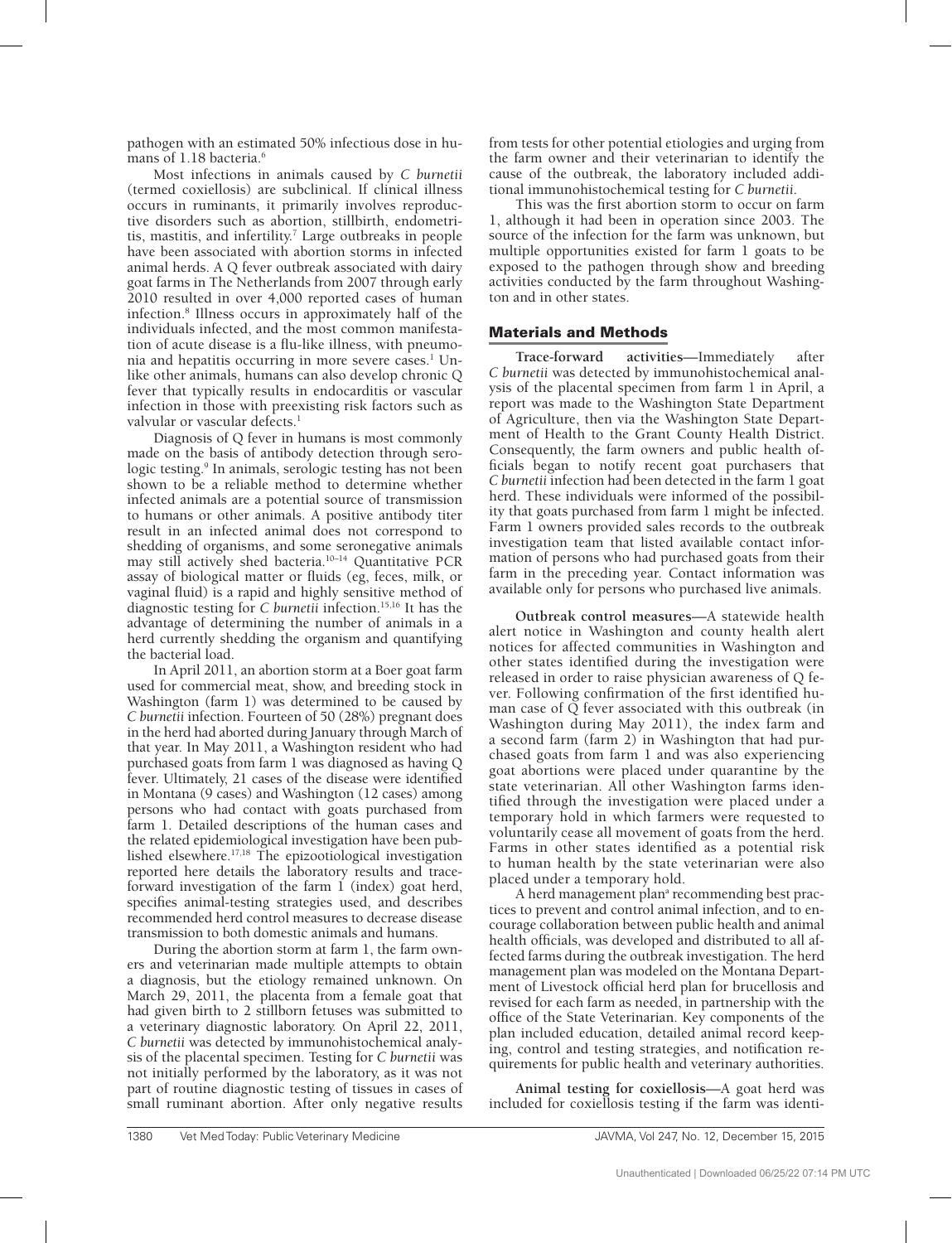fied through farm 1 sales records as purchasing ≥ 1 goat from June 2010 through June 2011 and if the farm owner agreed to participate. Although the abortion storm at farm 1 began in January 2011, the trace-forward included goats sold since June 2010. This decision was made in an effort to detect potential human cases infected via exposure to goats that had subclinical disease or were incubating the bacteria prior to farm 1's abortion storm. To maximize the probability of capturing the true seroprevalence and extent of bacterial shedding in each herd, the sampling goal for each herd was 100% whenever possible. Samples of blood, vaginal secretions, milk, or feces (or multiple sample types) were collected from included animals in June 2011. Farmers were surveyed at the same time as animal sampling. A written questionnaire focused on history of illness in the family or among visitors, farm management techniques (eg, disinfection practices and disposal of manure and carcasses), and history of animal illnesses, including adverse pregnancy events, in the herd. For this investigation, an adverse pregnancy event was defined as any abortion, stillbirth, or birth of weak neonates that had occurred in the herd within the previous 12 months.

**Laboratory analysis**—Samples of blood, vaginal fluid, milk, and feces were collected from goats on participating farms for professional laboratory analysis, although not all goats had all specimen types collected for testing. Vaginal fluid samples were obtained from the vaginal mucosa with a dry, sterile culture swab. Blood samples were obtained from a jugular vein and collected in 5-mL serum separator tubes. Individual milk samples were obtained by manual milking into sterile, 50-mL plastic tubes without preservatives. Fecal samples were collected per rectum with a sterile culture swab.

Serum samples from goats were tested for antibodies against *C burnetii* by means of ELISA. A commercial ELISA kit<sup>b</sup> employing the phase I-II Nine Mile antigen strain of *C burnetii* was used according to manufacturer's instructions and by methods previously described.19

Vaginal and fecal swab samples were processed for PCR assay by placing the swab in a 2-mL tube with 800 µL of sterile PBS solution, vortexing briefly, and then incubating at room temperature (approx 15° to 25°C) for 1 hour with gentle rotation. After incubation, 200 µL was removed from the tube for DNA extraction. For vaginal swabs, DNA was extracted according to the kit manufacturer's protocol for tissue.<sup>c</sup> For fecal swabs, DNA was extracted according to the manufacturer's protocol for processing of fecal samples.<sup>c</sup> Milk collected from goats was stored at 4°C. The milk was centrifuged for 15 minutes at  $1,700 \times g$ , washed with PBS solution (pH, 7.4), and then centrifuged again for 15 minutes at  $1,700 \times g$ . The pellets were resuspended in 1 mL of PBS solution and then centrifuged at  $20,000 \times g$ for 5 minutes. The pellets were resuspended in 200  $\mu$ L of manufacturer-supplied optimized tissue lysis buffer, and DNA was purified with the tissue protocol from the same kit.<sup>c</sup> For these protocols, DNA was eluted in 200 µL of a tris-EDTA buffer supplied with the kit. Quantitative PCR assay was performed on 1 µL of the eluted DNA in a 25-µL reaction volume. Primers targeting the IS1111a insertion sequence were used to detect *C* burnetii according to published procedures.<sup>20</sup>

Samples with a crossing threshold value < 40 were considered positive. If any biological sample from an animal tested positive by PCR assay, the animal was identified as a *C burnetii* shedder.

**Statistical analysis**—A statistical software package was used for the analysis and comparison of infection status among goats.<sup>d</sup> The outcome of interest was *C burnetii* infection. Any goat with test results classified as suspect (according to the manufacturer's instructions) on the ELISA test was removed from analysis. Variables found to be associated on initial univariate analysis by means of a log-likelihood  $\chi^2$  test were considered for further multivariable logistic modeling. Odds ratios were used to measure associations between *C burnetii*  infection in goats and exposures of interest. Ninety-five percent CIs were calculated where appropriate by use of an exact binomial method. Goodness of fit was determined by calculating the Hosmer-Lemeshow goodnessof-fit  $\chi^2$  statistic. Values of *P* < 0.05 were considered significant in all statistical tests on the basis of the likelihood ratio  $\chi^2$  statistic. Factors associated with infection were further evaluated with multivariable logistic modeling by means of a backward stepwise elimination technique.

Sensitivity and specificity of serologic testing with PCR assay results used as the standard reference were calculated by use of standard epidemiological methods.<sup>21</sup> Sample size was calculated for estimating detection of *C burnetii* infection in goats via PCR assay and serologic testing, assuming an average estimated disease prevalence of 10%, a 5% probability of incorrectly concluding that a healthy population is diseased, and a CI of 95%, and was derived from calculations to determine sample size with imperfect tests as described previously.<sup>22</sup>

#### Results

**Trace-forward activities**—Goats sold by farm 1 from June 2010 to June 2011 were traced to 21 farms in Washington, Montana, and Oregon. All the farms were contacted; owners were provided with contact information for obtaining answers to veterinary or public health questions and were given an informational document with frequently asked questions and answers regarding Q fever. Seventeen farms participated in the epizootiological investigation (13 in Washington, 3 in Montana, and 1 in Oregon). None of the farmers who purchased goats from farm 1 reported selling those goats onward to other farms. Twenty-one human Q fever cases were identified that were associated with 4 farms in Washington and 2 farms in Montana.

**Control measures**—The first human Q fever case identified, which initiated the joint epidemiological investigation, was reported by a physician in May 2011; this physician had read the county health alert regarding Q fever risk in the community owing to the disease outbreak in goats. The quarantines and temporary holds placed on farms were lifted at the conclusion of the investigation when the affected farms instituted the herd management plan<sup>a</sup> in partnership with their state veterinarian's office. No new human cases of the disease associated with this outbreak were identified in the affected states after August 2011.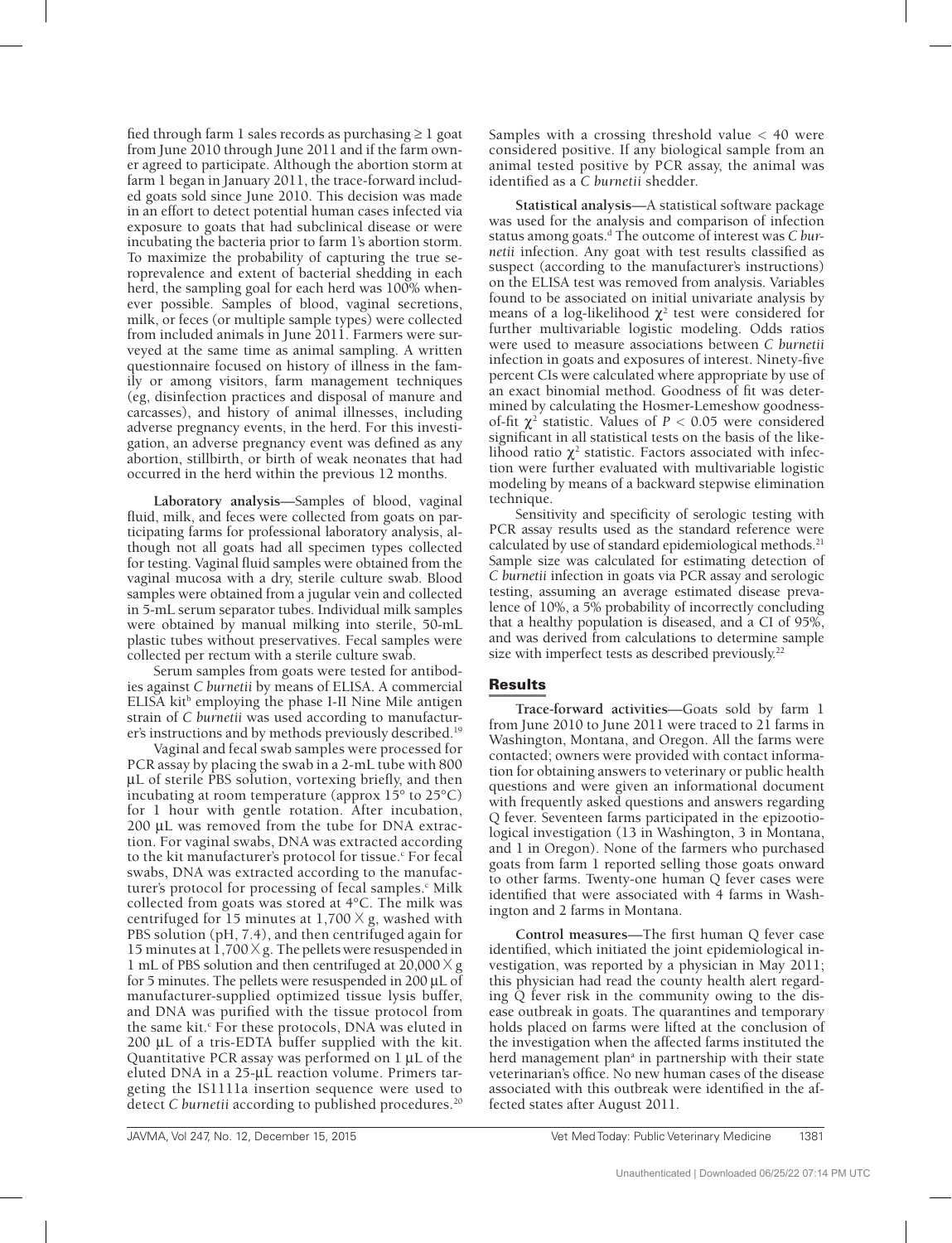**Animal testing for coxiellosis**—A total of 567 goats from 17 farms were tested by ELISA for the presence of serum antibodies against *C burnetii* **(Table 1)**. The median number of goats tested per herd was 24 (range,

5 to 133 goats). Results were positive for 70 goats; 9 goats had ELISA results considered suspect for the disease. The overall seroprevalence of antibodies against *C burnetii* in goats was 12% (70/567). There was no significant difference in seropositivity between male and female goats. Overall, 10 of 17 herds tested had  $\geq 1$  seropositive goat identified. There was significant (*P* < 0.001) variation in the proportion of goats that were seropositive among the farms.

Of 629 goats that had  $\geq 1$  specimen tested for *C burnetii* shedding by PCR assay, 156 (25%) had a positive result. Vaginal fluid samples were collected from 449 goats; of these, 131 (29%) had a positive PCR assay result. Shedding was detected in fecal samples from 22 of 192 (11%) goats and in milk samples from 28 of 70 (40%) goats **(Figure 1)**. At the herd level, 14 of 17 herds tested positive for *C burnetii* shedding in ≥ 1 specimen.

Of the 87 goats that underwent serologic testing and were identified as shedding *C burnetii* in ≥ 1 biological sample type (vaginal fluid, milk, or feces) by PCR assay, only 23 (26%) had a positive anti–*C burnetii* antibody test result. were categorized as heavy shedders (defined as shedding > 1,000 genome equivalents/sample in  $\geq 1$  biological sample type by PCR assay) totaled 39; 16 (41%) of these goats had a positive antibody test result.



Goats that were serologically tested and sample, 6 [13%] had positive results in all 3 specimen types). Figure 1—Venn diagram of serologic (ELISA) and PCR assay results for the presence of antibodies against *Coxiella burnetii* and presence of *C burnetii* DNA, respectively, in biological samples from goats of 17 herds in Washington, Montana, and Oregon tested as part of an epizootiological investigation of an outbreak of Q fever in 2011. The overlapping areas in the diagram illustrate the proportion of animals that had positive results for each of the overlapping specimen-test types (eg, of 47 goats that underwent serologic testing, PCR analysis of vaginal fluid, and PCR analysis of a milk

Table 1—Farm-level seroprevalence of antibodies against *Coxiella burnetii* and PCR detection of the organism in samples collected from goats of 17 herds in Washington, Montana, and Oregon during a 2011 epizootiological investigation of an outbreak of Q fever.

|                           | Proportion (%) of<br>animals seropositive* | Proportion (%) of samples positive by PCR assayt |                               |                                |                                     |                                                             |
|---------------------------|--------------------------------------------|--------------------------------------------------|-------------------------------|--------------------------------|-------------------------------------|-------------------------------------------------------------|
| <b>Farm</b>               |                                            | <b>Vaginal fluid</b>                             | <b>Milk</b>                   | <b>Feces</b>                   | <b>Reported APE</b><br>in goat herd | <b>Associated</b><br>human cases                            |
| Washington                |                                            |                                                  |                               |                                |                                     |                                                             |
| $\overline{2}$            | 12/58 (21)<br>2/22(9)                      | 72/113 (64)<br>0/15(0)                           | 19/21 (90)<br>0/3(0)          | 5/42(12)<br>0/5(0)             | Yes<br>Yes<br>Yes                   | $\frac{4}{5}$                                               |
| 3<br>4<br>5               | 1/34(3)<br>7/15(47)<br>5/20(25)            | 5/36(14)<br>1/10(10)<br>6/11(55)                 | 0/11(0)                       | 0/6(0)<br>2/7(29)              | Yes<br>Yes                          | 0 2 0 0 0 0                                                 |
| 6                         | 1/24(4)<br>1/30(3)                         | 3/19(16)<br>0/19(0)                              | 0/2(0)                        | 0/5(0)<br>0/12(0)              | Yes<br>No                           |                                                             |
| 8<br>9<br>10              | 0/5(0)<br>0/49(0)<br>7/9(78)               | 2/3(67)<br>0/41(0)<br>0/7(0)                     |                               | 0/2(0)<br>2/6(33)<br>0/2(0)    | No<br>Yes<br>No                     | $\bf{0}$<br>0                                               |
| 11<br>12                  | 0/14(0)<br>0/15(0)                         | 6/12(50)<br>3/11(27)                             |                               | 0/3(0)<br>1/4(25)              | Yes<br>No                           | $\mathbf 0$<br>$\begin{smallmatrix} 0\\0 \end{smallmatrix}$ |
| 13                        | 0/29(0)                                    | 1/16(6)                                          |                               | 1/14(7)                        | No                                  |                                                             |
| Montana<br>14<br>15<br>16 | 1/50(2)<br>33/55(60)<br>0/133(0)           | 4/28(14)<br>25/27 (93)<br>2/76(3)                | 0/2(0)<br>8/8(100)<br>1/23(4) | 0/7(0)<br>11/15(73)<br>0/58(0) | Yes<br>Yes<br>Yes                   | $\frac{2}{7}$<br>$\bf{0}$                                   |
| Oregon<br>17              | 0/5(0)                                     | 1/5(20)                                          |                               | 0/4(0)                         | No                                  | 0                                                           |
| <b>Total</b>              | 70/567 (12)                                | 131/449 (29)                                     | 28/70 (40)                    | 22/192 (11)                    |                                     | 21                                                          |

Farm 1 was the index farm. In the epizootiological investigation, goats were traced from farm 1 to 21 farms in Washington, Montana, and Oregon. Participation in the investigation was voluntary; 17 of 21 farms were included. All proportions are based on the number of animals that had the test performed. Not all animals had samples of every type collected.

\*Serum samples from goats were tested for antibodies against *C burnetii* by means of an ELISA with the phase I-II Nine Mile antigen strain of *C burnetii*. †The PCR assay was performed on purified DNA by use of primers targeting the *C burnetii* IS111a insertion sequence.

— = Not applicable. APE = Adverse pregnancy event (1 or more in 12 months prior to the time of sample collection on the farm, including abortions, stillbirths, or births of weak neonates).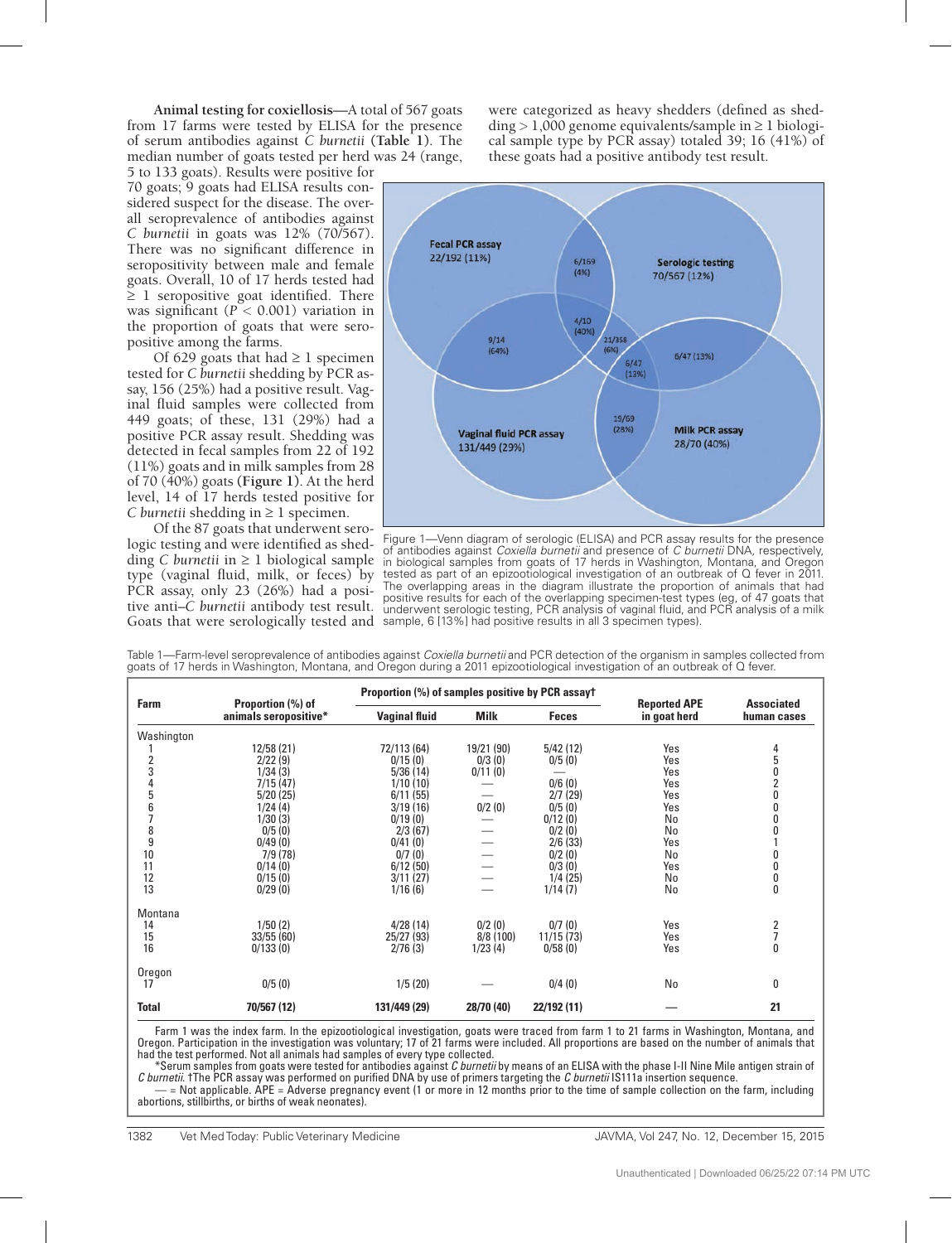Twenty-five of 40 (63%) shedding goats that had > 1 sample type tested were found to shed the organism by > 1 route. Goats shedding *C burnetii* in any specimen were 4 times as likely to be seropositive for anti–*C burnetii* antibodies, compared with goats in which shedding was not detected. Sixty-four of 87 (74%) goats that tested positive for shedding the organism in  $\geq 1$  sample type and also underwent serologic testing had a negative antibody result; 388 of 422 (92%) goats that underwent serologic testing and had testing of  $\geq 1$  sample type by PCR assay, but were not shedding the organism, were seronegative for these antibodies.

There was a statistically significant association between seropositivity for antibodies against *C burnetii* and shedding of the organism in goats (OR, 4.1; 95% CI, 2.3 to 7.4). The strongest predictor of seropositivity in goats that shed *C burnetii* was shedding the organism in milk; these goats were 74 times as likely (95% CI, 6.6 to 833.9) to test positive for anti–*C burnetii* antibodies as goats that shed the organism in other biological fluids or matter. Goats that shed *C burnetii* in feces or vaginal fluid were 3.4 times (95% CI, 1.2 to 10.3) and 5.1 times (95% CI, 2.6 to 10.0) as likely to have a positive serologic test result, respectively, as were goats that shed the organism in other biological fluids or matter.

The sensitivity and specificity of serologic testing for *C burnetii* infection were calculated to be 26% and 92%, respectively, with PCR assay results used as the standard reference. Sample size calculations that can be used for serologic and PCR testing in goat herds assuming an average estimated disease prevalence of 10%, a 5% probability of incorrectly concluding that a healthy population is diseased, and a CI of 95% were provided **(Table 2)**.

**Risk factor analysis**—For purposes of risk factor analysis, goats were identified as infected if they tested positive for the presence of anti–*C burnetti* antibodies in serum by ELISA or had a positive PCR assay result for *C* burnetii shedding in  $\geq 1$  biological sample type. A total of 674 goats on 17 farms underwent testing of  $\geq 1$  type of specimen. Of these, 169 (25%) were infected with *C burnetii*. On a herd level, 17 of 17 farms had  $\geq 1$  infected goat identified.

In the univariate risk analysis, 6 factors were significantly associated with *C burnetii* infection in goats: lactation, female sex, residence at a Washington farm location, residence at a farm associated with human Q fever, residence at a farm that reported  $\geq 1$ adverse pregnancy event in the herd within the previous 12 months, and type of carcass disposal. Other risk factors examined, including use of disinfection methods in the birthing area after kidding, manure disposal methods, and herd size, were not associated with infection. In the final multivariable logistic regression model, 4 factors were significantly associated with *C burnetii* infection status in goats **(Table 3)**; the strongest predictor was residence at a farm associated with human Q fever, followed by residence at a farm in the state of Washington. Female goats were more than twice as likely to be infected with

*C burnetii* as were males. A protective effect was observed for goats residing at farms where burial was the primary form of carcass disposal on death of a goat (compared with composting, incinerating, or using a local landfill site).

Table 2—Herd sample sizes required for detection of *C burnetii* infection in goat herds via PCR assay and serologic testing assuming an estimated disease prevalence of 10%, 5% probability of incorrectly concluding a healthy population is diseased, and 95% CI.\*

| <b>Herd size</b> | Sample size required<br>for PCR assayt | Sample size required<br>for serologic testing‡ |
|------------------|----------------------------------------|------------------------------------------------|
| 30               | 30                                     | 30                                             |
| 50               | 39                                     | 50                                             |
| 100              | 55                                     | 98                                             |
| 150              | 58                                     | 145                                            |
| 200              | 60                                     | 191                                            |
| 300              | 62                                     | 280                                            |
| 500              | 63                                     | 447                                            |
| 1.000            | 63                                     | 808                                            |

Calculations were based on sensitivity and specificity of serologic testing for *C burnetii* infection, with PCR assay results used as the standard reference from data analyzed in this outbreak investigation.

\*Regardless of test type, specimens should be collected first from those animals at highest risk of infection, including goats that have recently had an adverse pregnancy event, goats that have recently kidded, pregnant goats, and lactating goats. †Milk specimens are preferred for lactating animals; otherwise, vaginal swab specimens can be used. Male goats can be tested by analysis of fecal samples. ‡If required sample size testing is not feasible, serologic testing of the number of animals calculated for testing by PCR assay can be used, with targeting of high-risk animals for testing; this will increase the probability of identifying infected animals but will not provide an estimate of *C burnetii* infection prevalence for the herd and may result in a herd being incorrectly classified as infection free.

Table 3—Results of multivariable logistic regression for risk of *C burnetii* infection among goats on 17 farms in Washington, Montana, and Oregon, 2011.

| <b>Variable</b>                                                                                            | OR (95% CI)                                                    | <b>P</b> value            |
|------------------------------------------------------------------------------------------------------------|----------------------------------------------------------------|---------------------------|
| Sex<br>Female<br>Male<br>State                                                                             | $2.8(1.8-4.5)$<br>Referent                                     | < 0.001                   |
| Washington<br>Oregon<br>Montana<br>Farm associated with<br>human Q fever                                   | $3.1(2.0-4.7)$<br>$0.9(0.1 - 8.2)$<br>Referent                 | < 0.001<br>0.913          |
| Yes<br>No                                                                                                  | $5.5(3.7-8.3)$<br>Referent                                     | < 0.001                   |
| Type of carcass disposal<br>Burial<br>Incineration<br>Compost<br>Landfill<br>Lactating                     | $0.1(0.1-0.2)$<br>$1.4(0.7-2.8)$<br>$1.3(0.8-1.9)$<br>Referent | < 0.001<br>0.280<br>0.494 |
| Yes<br>No<br>Adverse pregnancy event<br>in herd within last 12 mo                                          | $1.8(0.9 - 3.3)$<br>Referent                                   | 0.054                     |
| Yes<br>No<br>For a complete that the condition of the complete state of the state of the state of $\Omega$ | $0.7(0.3-1.4)$<br>Referent                                     | 0.105                     |

For purposes of this analysis, goats were considered infected if they tested positive for the presence of anti–*C burnetii* antibodies in serum by ELISA or had a positive PCR assay result for *C burnetii* shedding in  $\geq$  1 biological sample type. Values of  $P < 0.05$  were considered significant. — = Not applicable.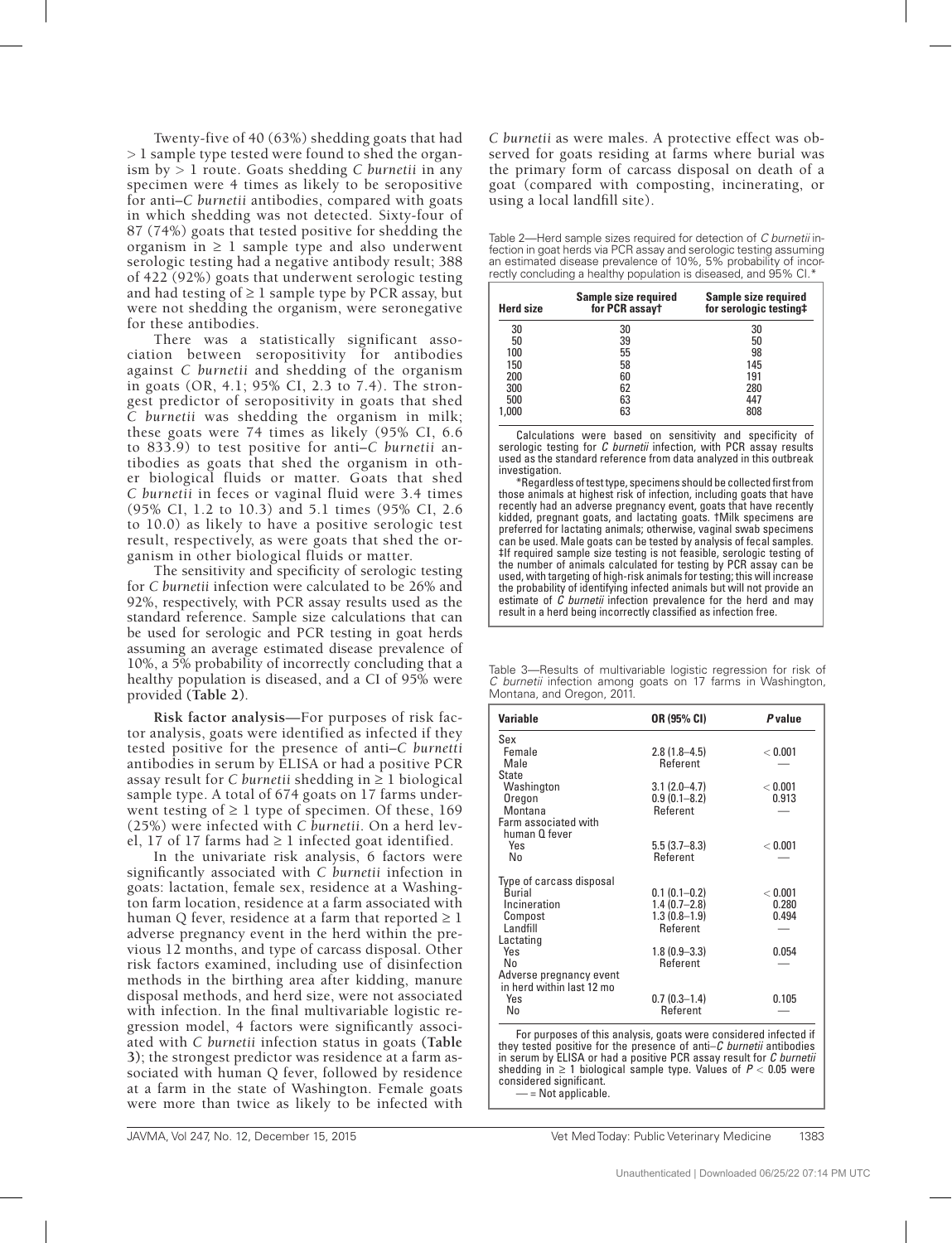#### **Discussion**

Goats are a common source of human infection with *C burnetii*, the causative agent of Q fever, globally.23 In the United States, researchers have reported that goats have the highest estimated species-specific prevalence of antibodies against *C burnetii*, at up to 42%.24 The overall seroprevalence of antibodies against this pathogen in goats of the present study, 70 of 567  $(12\%)$ , was similar to results from a study<sup>25</sup> conducted by the Washington Animal Disease Diagnostic Laboratory in 2010 and 2011, in which 1,794 serum specimens from goats in Washington submitted for routine serologic screening were tested for the presence of anti– *C* burnetii antibodies. In that study, 144 (8%) samples had positive test results. Although the USDA's National Animal Health Monitoring System collects nationally representative data for livestock diseases, sampling of goats for *C burnetii* infection has not been performed at that level, and accurate estimates of regional differences in infection are not available. A larger, randomized, and more representative study is needed to estimate the geographic distribution of *C burnetii* infection among goats in the northwestern United States and in the country as a whole.

Female sex and residence at farms associated with human cases of Q fever were biologically logical risk factors found to be significantly associated with *C burnetii* infection in goats of the present study. The bacterium localizes predominantly in the female reproductive tract, and long-term shedding through vaginal secretions or mammary glands has been demonstrated.3,12,26 The protective effect found for burial as the primary means of carcass disposal (where the odds of *C burnetii* infection in goats were approx onetenth of those for goats on farms where carcasses were disposed of in local landfills) might reflect better prevention against scavenging, which was frequently reported by farmers that used other methods of carcass disposal. Burial is often a preferred method of animal disposal during infectious outbreaks because it prevents transport of carcasses off-site, which might pose a public health risk. Improper burial, however, may pose a threat to groundwater quality and lead to environmental contamination.<sup>27,28</sup> Carcass disposal at a public landfill might also be a viable alternative for *C burnetii*–infected carcasses. Appropriately engineered landfill sites pose a low risk for animal or human disease transmission, and transport can be performed quickly after animal death.<sup>27,29</sup> Local and state regulation on use of landfill sites for carcass disposal varies.

In our investigation, milk samples tested positive for shedding of *C burnetii* more frequently than did feces or vaginal fluids (28/70 [40%] vs 22/192 [11%] and 131/449 [29%], respectively). Concomitant shedding was common; 25 of 40 (63%) shedding goats that had > 1 sample type tested were found to shed the organism by > 1 route. Goats shedding *C burnetii* in any specimen were 4 times as likely to be seropositive for anti– *C burnetii* antibodies, compared with goats in which shedding was not detected. Goats that are shedding the organism pose the highest risk for transmission to

people; however, 64 of 87 (74%) goats that tested positive for shedding the organism in  $\geq 1$  sample type and also underwent serologic testing had a negative antibody result. Additionally, most (388/422 [92%]) of the goats that underwent serologic testing and testing of  $\geq$ 1 sample type by PCR assay, but were not shedding the organism, were seronegative for these antibodies. Although the most common method to evaluate a herd for infection is serologic testing, it is clear that this method alone can result in a gross underestimation of a herd's prevalence of infection or even a false-negative herd classification.

Clinical data on individual goats were not available during this investigation, so it was not possible to evaluate an association between infection status and adverse pregnancy events. However, only the index farm experienced an abortion storm. At least 1 adverse pregnancy event in a doe was reported for 11 of the 17 farms during the 12 months prior to the investigation. There are multiple causes of abortion or stillbirth in a goat herd; some losses are expected, and not all warrant investigation. Losses in a goat herd severe enough to seek diagnosis have been defined as abortions in ≥ 5% of pregnant animals in large herds (> 100 animals) or in  $> 3$  animals in small herds.<sup>30</sup> In our investigation, many persons identified as having Q fever resided at farms that did not meet these criteria; however, it is possible that these people were initially exposed to *C burnetii* when visiting farm 1 to purchase goats.

Culling was not recommended as a means to control *C burnetii* infection in infected herds identified in this investigation. Once infected animals have lived on a property, the resulting environmental contamination will remain as a potential source of transmission even if the herd is depopulated. The bacterium is very hardy and resistant to heat, drying, and many disinfectants; this enables it to survive for long periods (potentially years) in the environment.<sup>1</sup> Results of our investigation indicated that serologic testing is not a reliable method to determine whether specific animals are a potential source of transmission of *C burnetii* to humans or other animals or to determine herd infection status. An animal with a positive serum antibody titer result might not actively shed the organism, and animals might not seroconvert after exposure to *C burnetii* but shed the bacterium by multiple routes. Our results confirmed that testing of biological fluids or feces by PCR assay is a more sensitive indicator of infection and transmission risk.

Herd outbreaks of coxiellosis are challenging to identify and control because animal testing to diagnose *C burnetii* infection in a herd is problematic, and shedding goats, which are often subclinically affected, pose a substantial public health risk. In 2013, the National Association of State Public Health Veterinarians and the National Assembly of State Animal Health Officials released a guidance document $31$  that provides recommendations for a coordinated public and animal health response to a Q fever outbreak. Also in 2013, the CDC released guidance for physicians on evaluation and clinical management of Q fever cases.<sup>9</sup> These recent reports are recommended to guide outbreak responders during Q fever investigations. Education is vi-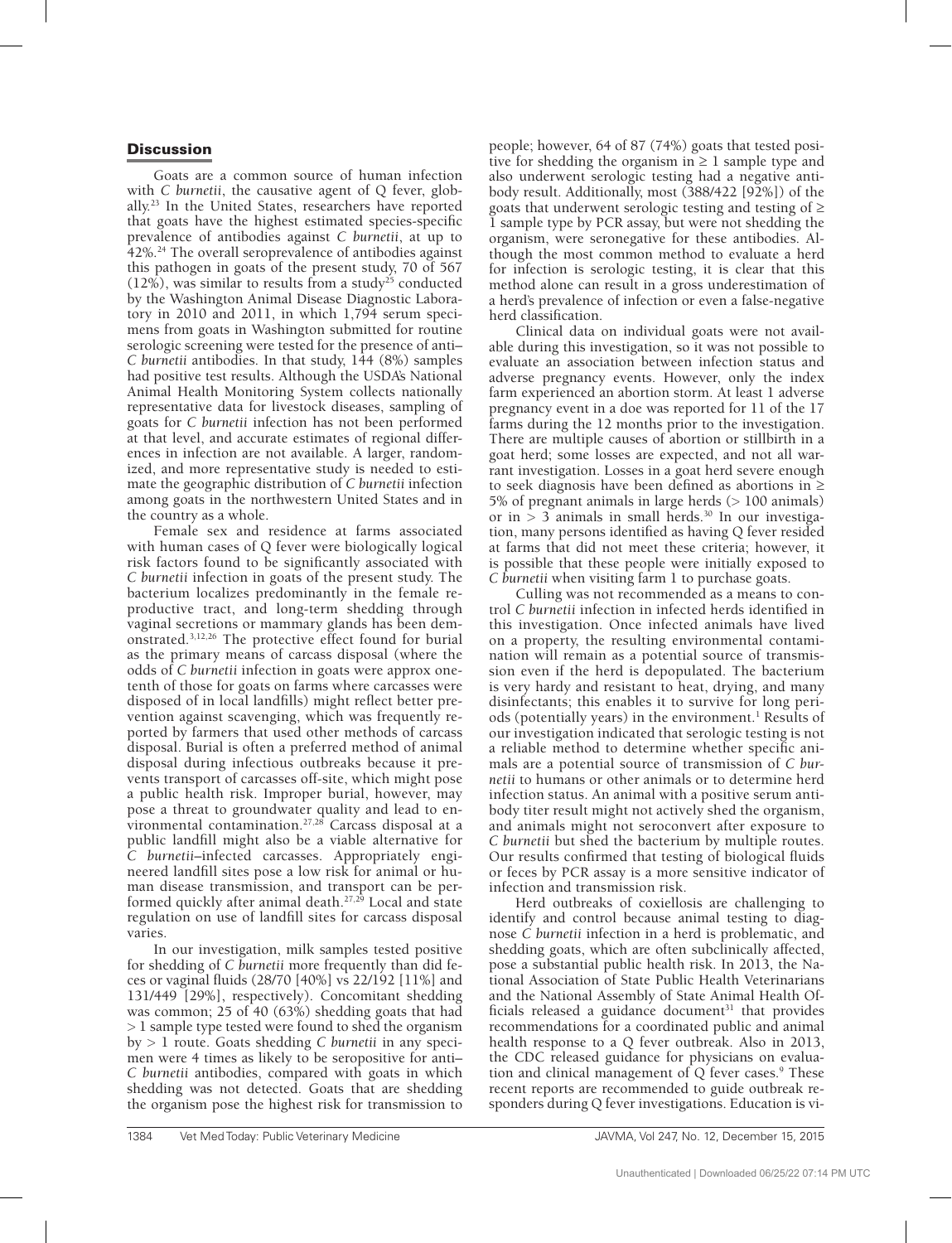tal, and goat owners should be informed of the risk for *C burnetii* infection, even in animals that have not been laboratory confirmed as infected, so that measures are taken to control animal transmission and prevent human exposure. Symptoms of human infection should be known so that testing and treatment of exposed humans can be performed immediately, if needed. Persons at high risk for severe or chronic Q fever, such as pregnant women, immunosuppressed persons, or those with valvular heart disease, a vascular graft, or arterial aneurysm,<sup>9</sup> should avoid animal housing areas, particularly birthing areas. Raw milk or raw dairy products should never be used for human consumption or sold.

A well-designed sampling strategy to determine herd infection status in nondairy goat herds requires targeted animal testing and use of PCR assays to test for presence of the organism. If PCR testing is not available and the herd is small  $(< 30 \text{ animals})$ , all animals in the herd should be serologically tested. If the herd size is ≥ 30, serum should be obtained from those animals at highest risk of infection: goats that have recently had an adverse pregnancy event, goats that have recently kidded, pregnant goats, and lactating goats. If PCR testing is available, these same high-risk animals should have samples of feces, vaginal fluids, or milk collected and analyzed. Placental material, even from apparently healthy does with live offspring, can also be used to diagnose infection in a herd through PCR assay or immunohistochemical analysis.

For sample size calculations for serologic testing, a larger sample is required because sensitivity is much lower, compared with that of PCR testing (Table 3). If the herd is predominantly a dairy herd, bulk-tank milk specimen testing via PCR assay is recommended. Whatever strategy is chosen, it is important to note that testing is most useful to evaluate for infection at the herd level, not at the individual-animal level. Since serologic testing was shown to have poor sensitivity and shedding can be intermittent, a negative test result for an individual animal does not confirm that it is not infected.

Quarantines and temporary holds to prevent the sale or movement of potentially affected goats were used in this outbreak as a control measure. The purpose was to allow time for the investigators to perform a trace-forward of all affected farms, educate farmers of the disease risk, perform human and animal testing to determine the scope of the outbreak, and place affected farms under a herd management plan. On farms that pose a high potential risk for human transmission, temporary measures such as quarantine or a temporary hold may be needed to decrease the risk of human transmission during outbreaks. All future purchasers of goats from the infected farm need to be educated of the herd infection status. Control measures, such as a herd management plan, should be implemented prior to lifting a temporary hold or quarantine. During an abortion storm, the sale or transport of goats, particularly pregnant does, from the affected farm should be prohibited.

Control of coxiellosis in livestock in the United States is dependent on a combination of good management practices, appropriate sampling, and easily available diagnostic laboratory testing. Animal vaccination against *C burnetii* has been proven successful as a primary means of Q fever

outbreak control in The Netherlands.30,32 A resolution approved at the 2011 US Animal Health Association meeting recommended that USDA facilitate the importation of animal vaccines against *C burnetii* for investigation and research purposes.<sup>33</sup> Veterinarians need to include coxiellosis in their differential diagnoses if appropriate when investigating neonatal mortality and abortions, particularly in small ruminants.<sup>29</sup> Abortion diagnostic specimens should include placental tissue samples (including cotyledons) if available, as well as maternal samples such as vaginal fluids and milk. State veterinary diagnostic laboratories should provide capabilities necessary for diagnosis of *C burnetii* infection, including PCR assays and immunohistochemical tests, or designate a veterinary reference laboratory to perform this testing. Enhanced diagnostic capabilities will also assist in needed surveillance and research to better understand the geographic distribution of infection and economic impact of this disease in the United States. Increased collaboration between the veterinary and public health communities is required so that potential animal exposures for people with a diagnosis of  $\overline{Q}$  fever are investigated and so that persons in contact with animals confirmed to have coxiellosis, their immediate environment, or their raw products are notified of the transmission risk. *Coxiella burnetii* is a pathogen that resides closely at the human-animal interface. Increased awareness of this challenging zoonosis will lead to increased diagnosis and reporting in both humans and domestic animals.

- a. Online Supplement available at http://avmajournals.avma.org/ toc/javma/247/12.
- b. IDEXX, Liebefeld-Bern, Switzerland.
- Qiagen QIAamp DNA Mini Kit, Qiagen Inc, Valencia, Calif.
- d. Epi-Info, version 3.3.2, CDC, Atlanta, Ga.

### References

- 1. Maurin M, Raoult DQ. Fever. *Clin Microbiol Rev* 1999;12:518– 553.
- 2. Angelakis E, Raoult DQ. Fever. *Vet Microbiol* 2010;140:297– 309.
- 3. Rodolakis A, Berri M, Hechard C, et al. Comparison of *Coxiella burnetii* shedding in milk of dairy bovine, caprine, and ovine herds. *J Dairy Sci* 2007;90:5352–5360.
- 4. Thompson HDD, Dasch G. Q fever. In: Goodman JL, Dennis DT, Sonenshine DE, eds. *Tick-borne diseases of humans*. Washington, DC: ASM Press, 2005;328–342.
- 5. Signs KA, Stobierski MG, Gandhi TN. Q fever cluster among raw milk drinkers in Michigan, 2011. *Clin Infect Dis* 2012;55:1387– 1389.
- 6. Brooke RJ, Kretzschmar MEE, Mutters NT, et al. Human dose response relation for airborne exposure to *Coxiella burnetii*. *BMC Infect Dis* [serial online]. 2013;13:488. Available at: www.biomedcentral.com/1471-2334/13/488. Accessed Jul 15, 2015.
- 7. Lang GH. Coxiellosis (Q fever) in animals. In: Marrie TJ, ed. *Q fever: volume I. The disease*. Boca Raton, Fla: CRC Press Inc, 1990;23–48.
- 8. van der Hoek W, Dijkstra F, Schimmer B, et al. Q fever in the Netherlands: an update on the epidemiology and control measures. *Euro Surveill* 2010;15(12):4–7.
- 9. Anderson A, Bijlmer H, Fournier PE, et al. Diagnosis and management of Q fever—United States, 2013: recommendations from CDC and the Q Fever Working Group. *MMWR Recomm Rep* 2013;62:1–30.
- 10. Enright JB, Franti CE, Behymer DE, et al. *Coxiella burnetii* in a wildlife-livestock environment. Distribution of Q fever in wild mammals. *Am J Epidemiol* 1971;94:79–90.